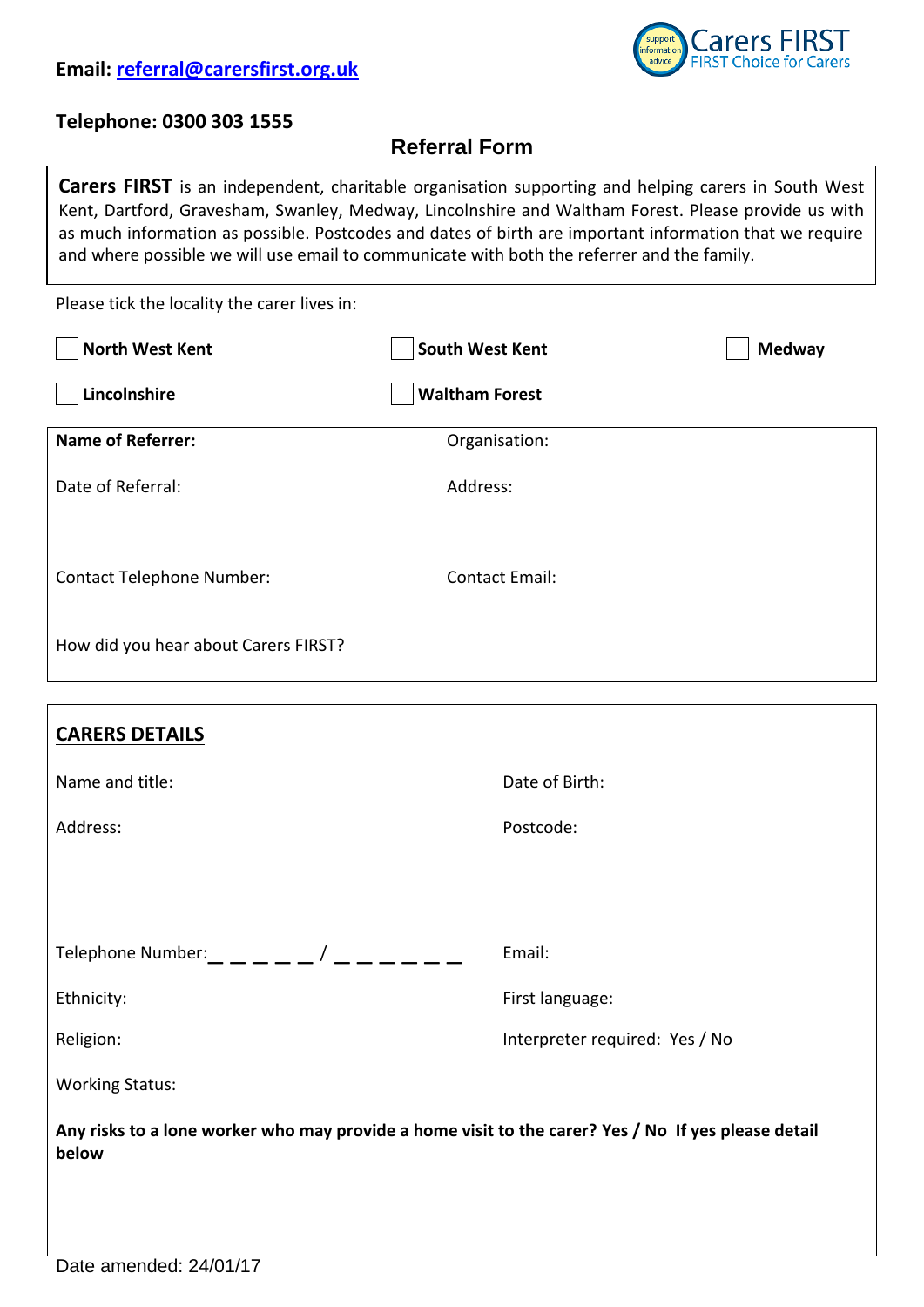

## **Telephone: 0300 303 1555**

| Any known safeguarding risks or issues? Yes / No If yes please detail below       |                        |  |  |
|-----------------------------------------------------------------------------------|------------------------|--|--|
|                                                                                   |                        |  |  |
| Is carer in receipt of Benefits? Yes*/no<br>*details:                             |                        |  |  |
| Relationship to person looking after:                                             |                        |  |  |
| Care hours per week: (please indicate)<br>$1 - 19$                                | 20-49<br>$50+$         |  |  |
| Carer Medical Condition (if any):                                                 |                        |  |  |
| Name of G.P:                                                                      | <b>Contact Number:</b> |  |  |
| Address of Surgery:                                                               |                        |  |  |
|                                                                                   |                        |  |  |
|                                                                                   |                        |  |  |
| PERSON IN RECEIPT OF CARE DETAILS                                                 |                        |  |  |
| Name and title:                                                                   |                        |  |  |
| Address:                                                                          | Postcode:              |  |  |
| Date of Birth: ________________                                                   | Medical condition:     |  |  |
| Is the person in receipt of care in receipt of any Benefits: Yes*/ No<br>*details |                        |  |  |
|                                                                                   |                        |  |  |
|                                                                                   |                        |  |  |
| Are there any children in the household? ________________                         |                        |  |  |
| Is the person in receipt of care aware of the referral? Y/N                       |                        |  |  |